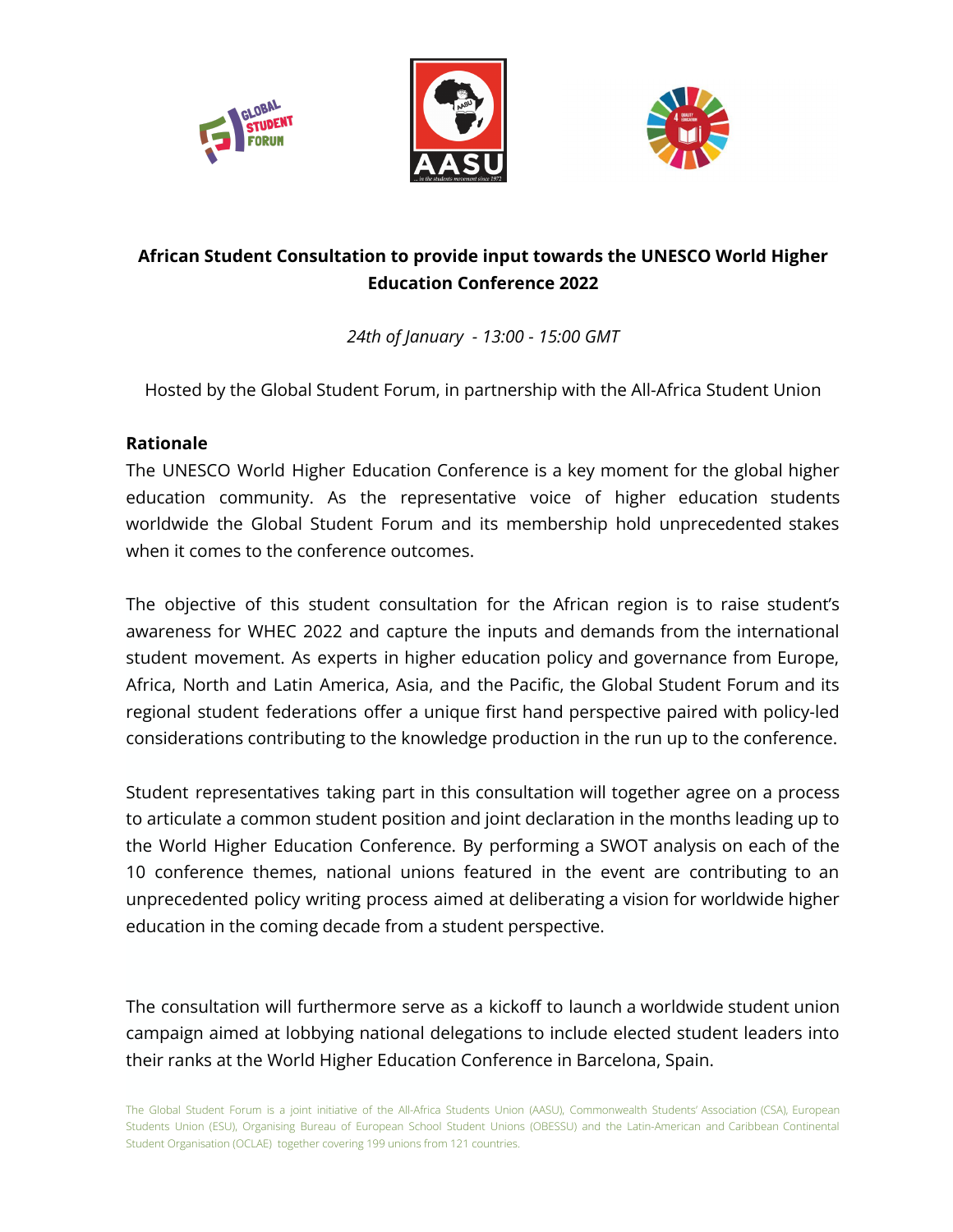





## **Rundown**

*All times in CET*

| When?         | What?                                                                                                                                                                                                                                                                                                                                                                                                                                                                                                                         | Who?                                   |
|---------------|-------------------------------------------------------------------------------------------------------------------------------------------------------------------------------------------------------------------------------------------------------------------------------------------------------------------------------------------------------------------------------------------------------------------------------------------------------------------------------------------------------------------------------|----------------------------------------|
| 13:10 - 13:25 | <b>Opening Remarks</b><br><b>UNECO</b><br><b>GSF</b><br>AASU                                                                                                                                                                                                                                                                                                                                                                                                                                                                  | <b>UNESCO</b><br><b>GSF ED</b><br>AASU |
| 13:25 - 13:40 | <b>WHEC Presentation</b>                                                                                                                                                                                                                                                                                                                                                                                                                                                                                                      | <b>UNESCO</b>                          |
| 13:40 - 14:10 | Plenary<br>Why is it important that we make<br>our voices heard in relation to the<br>conference?<br>Why is it important that we have<br>a global student declaration as a<br>reference<br>for<br>our<br>common<br>demands?<br>What will the drafting process<br>look like and who is being<br>involved?<br>How can one contribute in the<br>months ahead?<br>Who do we need to talk to, to<br>ensure student representation at<br>the conference in Barcelona?<br>What other plans related to<br>WHEC2022 are in the making? | <b>GSF/AASU</b>                        |

The Global Student Forum is a joint initiative of the All-Africa Students Union (AASU), Commonwealth Students' Association (CSA), European Students Union (ESU), Organising Bureau of European School Student Unions (OBESSU) and the Latin-American and Caribbean Continental Student Organisation (OCLAE) together covering 199 unions from 121 countries.